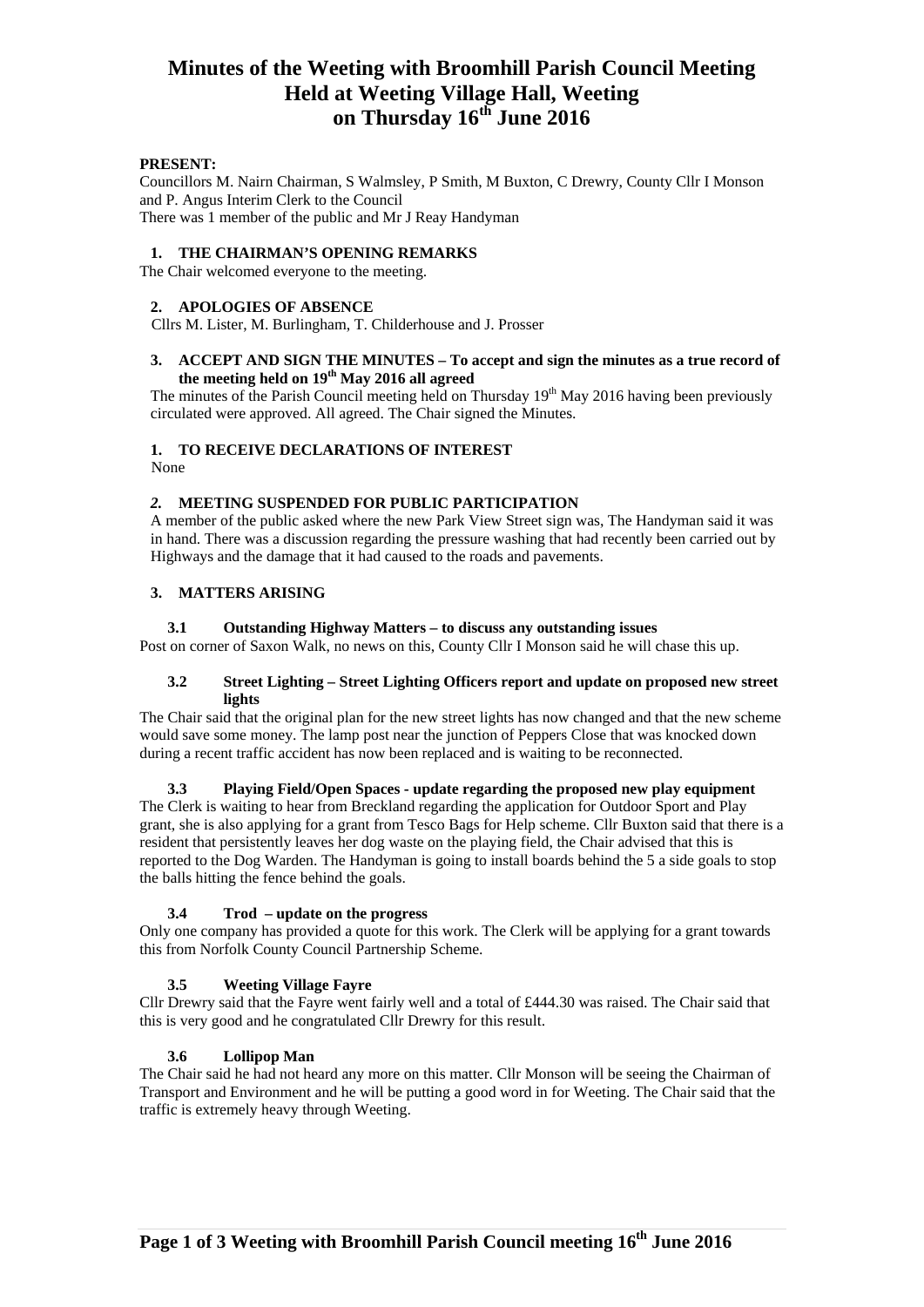# **Minutes of the Weeting with Broomhill Parish Council Meeting Held at Weeting Village Hall, Weeting on Thursday 16th June 2016**

# **3.7 Clerks Contract of Employment**

The Contract has been drawn up and agreed and signed.

# **4. REPORTS**

# **4.1 Chairman's Report**

The Chair said that he had covered everything earlier in the meeting.

# **4.2 Clerks Report**

The Parish Council now has an account with Travis Perkins, the Clerk is applying for various grants for the new Play Equipment and The Trod. The old files and documents are still being sifted through and sorted into storage files. She is arranging for a new sign to be made for the Bottle and Clothing Bank area.

# **4.3 Village Handyman Report**

The phone box has been painted by Mr David Crosby and is looking very good. Replaced the Senior Swing Mat. Put up temporary new notice at the Bottle/ Clothing bank area. Put some rails on top of the wire fence from teen shelter gate along the dog walk to strengthen it. Cleared the rubbish from the football changing room. Had a visit from Katie from Breckland Council to inspect the Clothing Bank she agreed that the Clothes Bank is a bad design but the company that owns it is not going to do anything about it, she suggested that every time it jams we should report that it is full. The Handyman has asked Katie if she can get him a key for the Bank.

**4.4 Bowls Club Report** 

#### None **4.5 Village Hall Report**

None

# **4.6 District Councillors Report**

Not at meeting

# **4.7 County Councillors Report**

Cllr Monson said that there is a vote on June  $20<sup>th</sup>$  regarding Devolution, many people are opposed to the whole thing. The Parish Partnership Scheme has been announced and there is £300,000 available this year. He has received a complaint from residents that live in the road leading to the Church regarding dust from the road and maybe it will be worthwhile the Clerk applying for some money from the NCC partnership scheme to resurface the road, the Chair said he will talk to Cllr Childerhouse as this leads to his farm. He explained that there was a shortage of the latest Norfolk magazine.

# **5. CORRESPONDENCE – To report on any outstanding correspondence received by the Council**

The clerk and chairman had received an e-mail from a resident regarding the Breckland Garage and parking of the vehicles, following a discussion it was agreed that the Chair will talk to Cllr Chapman Allen about the problem to see who is responsible for this area.

# **6. FINANCE**

# **6.1 To Agree and Sign the Payments for May/June Invoices 2016**

The payments for May/June were agreed this was proposed by Cllr Drewry, seconded by Cllr Buxton and all agreed.

The following payments were authorised on Thursday the  $16<sup>th</sup>$  June 2016. The cheques were signed by Cllr Childerhouse and Cllr Prosser.

| <b>Balance for May 2016</b>            | £32,997.71 |  |
|----------------------------------------|------------|--|
| Minus the following direct debits      |            |  |
| E-On Street Lights                     | £385.07    |  |
| E-On Street Lights Parrots Piece       | £10.38     |  |
| Viridor Waste Collection (May payment) | £42.00     |  |
| Viridor Waste Collection               | £47.52     |  |
| Mr J Reay Salary Paid by DD            | £200.00    |  |